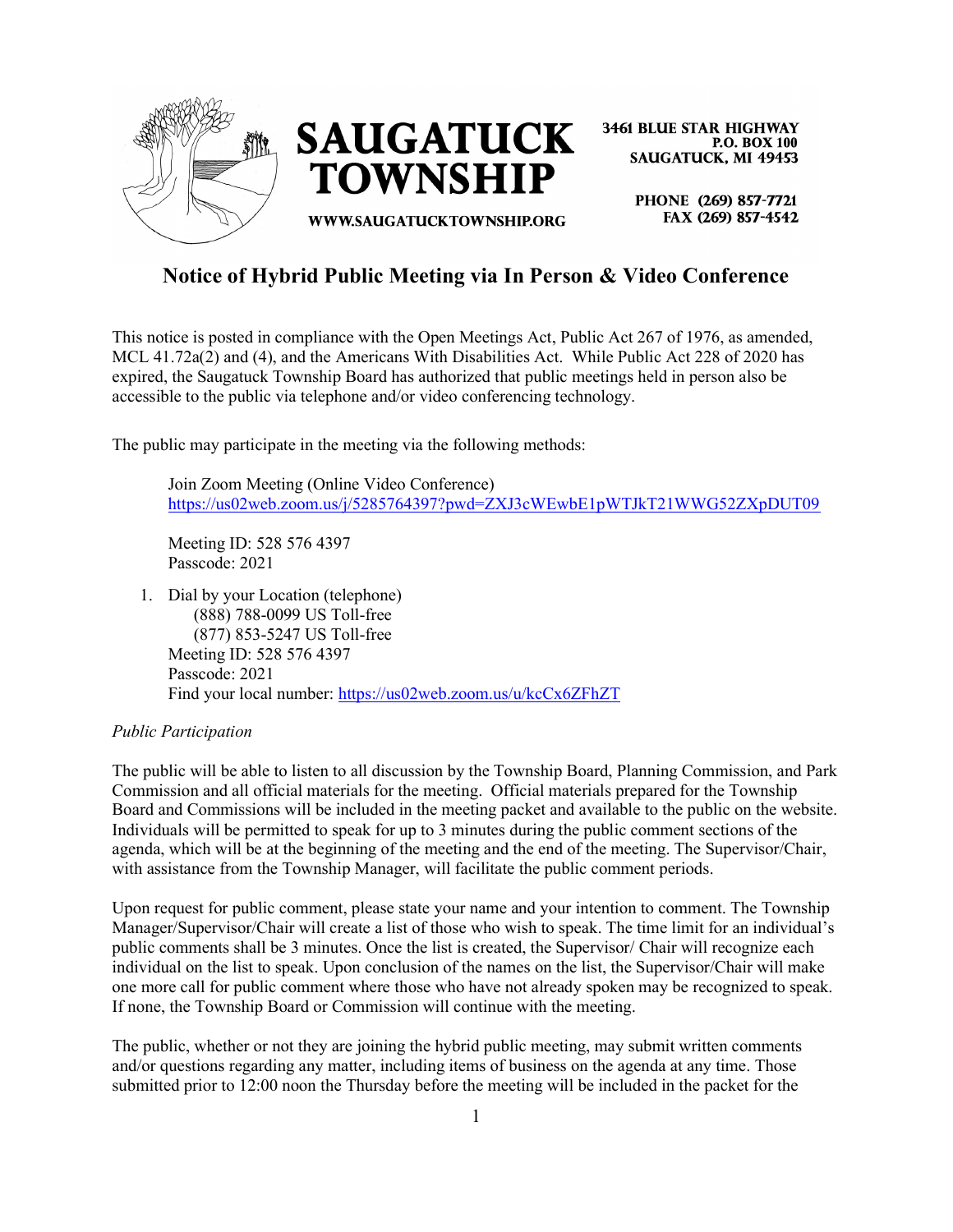meeting. Those submitted after 12:00 noon Thursday after the meeting, but prior to the beginning of the meeting will be shared with the Township Board or appropriate Commission and acknowledged during the meeting.

If you would like to contact the Township Board and/or Township Commissions about any matter, on the agenda or otherwise, prior to the meeting, please do so via the email addresses provided below:

### Township Board

- Supervisor, Cindy Osman,  $cosman(\partial_s)$  saugatucktownship.org
- Clerk, Abby Bigford, abigford@saugatucktownship.org
- Treasurer, Jon Helmrich,  $\mathbf{h}$ elmrich $\mathbf{a}$ saugatucktownship.org
- Trustee, Brenda Marcy,  $b$ marcy $(a)$ saugatucktownship.org
- Trustee, Stacey Aldrich, saldrich@saugatucktownship.org

#### Planning Commission

- Chair, Rebecca Israels, risraels@saugatucktownship.org
- Dave Ihle,  $dihle@saugatucktownship.org$
- $\bullet$  Michael Wurth, mwurth@saugatucktownship.org
- $\bullet$  Jon Helmrich, jhelmrch@saugatucktownship.org
- Denise Webster,  $d$ webster@saugatucktownship.org
- Jackie Ground, jground@saugatucktownship.org
- Vacant:

#### Park Commission

- Chair, Jim Searing:  $\frac{1}{2}$  isearing  $\frac{1}{2}$  saugatucktownship.org
- $\bullet$  Dana Burd: dburd@saugatucktownship.org
- Jane Dickie:  $idickie@saugatucktownship.org$
- Kenneth Butler:  $k$ butler@saugatucktownship.org
- Elliot Sturm:  $esturm@saugatucktownship.org$

#### Accommodations for those with Disabilities

Saugatuck Township will provide reasonable accommodations to those with disabilities. Persons with disabilities who require assistance in order to participate in the electronic public meeting should contact the Township Manager as soon as practically possible prior to the meeting by emailing manager@saugatucktownship.org or by calling the Township Hall at  $(269)$  857-7721 as some accommodations may require 48-hours to provide.

Additionally, Hamilton Relay provides telecommunications relay services for the State of Michigan including TTY, Voice Carry Over (VCO), Hearing Carry Over (HCO), Speech-to-Speech (STS), and more. This free service can be accessed by dialing 7-1-1. Electronic Meeting Conduct

For the purpose of creating an orderly environment for the Township Board & Planning Commission to work, please respect the following: